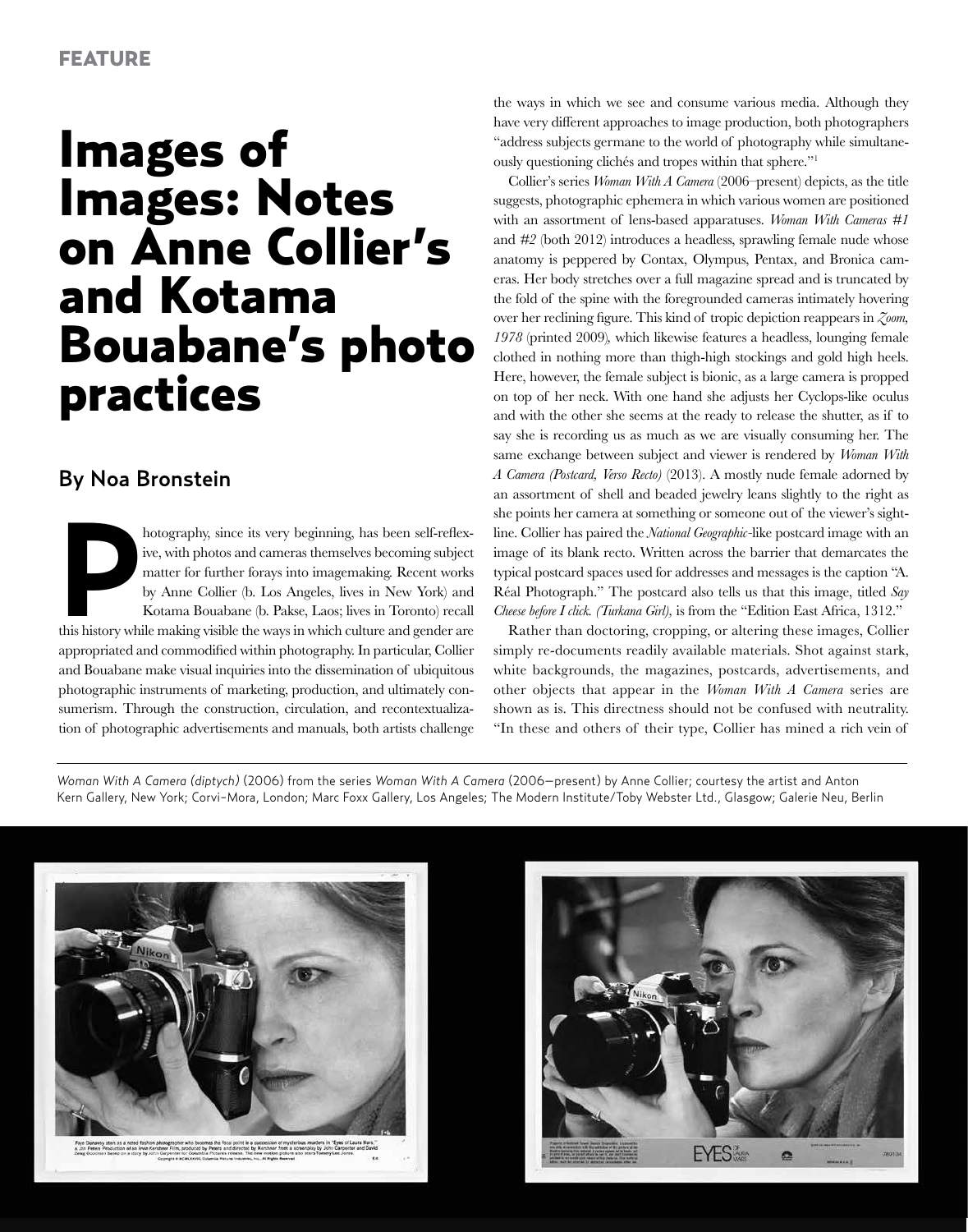

*Sulphur Mountain II* (2015) by Kotama Bouabane; courtesy the artist

irony in which women's bodies and phallic cameras become intertwined in a misogynist system that is as consistent as it is extensive."<sup>2</sup> While several works in the series might challenge the cliché of passive female subjects as consumable objects, these images still seem to depict deeper photographic tensions. *Woman with a Camera (diptych)* (2006), for instance, pictures publicity stills from the 1978 thriller *Eyes of Laura Mars* (directed by Irvin Kershner), in which a fashion photographer, played by Faye Dunaway, develops the ability to see through the eyes of a killer, through the lens of her camera. Despite this bizarre affliction, Dunaway, pictured with her Nikon camera in hand, could be seen, as curator Michael Darling has noted, as an image "of female empowerment and agency or perhaps some kind of reversal of the male gaze."<sup>3</sup> Celebrities reappear elsewhere in Collier's series. *Woman With A Camera (The Last Sitting, Bert Stern)* (2009) documents a photograph of Marilyn Monroe, also posed with her Nikon camera in hand, in what would be her last photo shoot. Monroe is pictured here in the pages of Stern's popular 1962 monograph, *The Last Sitting*, surrounded by colorful tabs, presumably marking the artist's time and investment in pouring over this particular publication. Darling further notes that it is more conceivable to decode images such as these

as further examples of male fantasy rising up rhizomatically through popular culture. Collier has found the photo industry itself to be rampantly and (probably) unwittingly sexist, and her photographs skewering its conventions surround the *Woman With A Camera* series with a halo of critique. . . . In these and others of their type, Collier has mined a rich vein of irony in which women's bodies and phallic cameras become intertwined in a misogynist system that is as consistent as it is extensive.<sup>4</sup>

Collier's unease over the sexualization of women and the commodification of the female body by the mass media has garnered her comparisons to Sarah Charlesworth, Barbara Kruger, and Laurie Simmons.5

Those featured in *Woman With A Camera* are not shown as meeting our gaze. Rather, their bodies and celebrity have been appropriated as tools of marketing, branding, and commodity fetish. Perhaps as a corrective gesture, Collier has developed a series of large-format ocular imagery, using her own eyes and those borrowed from other mass-produced sources. The enlarged, singular eye in both *Developing Tray #2 (Grey)* (2009) and *Cut (Color)* (2010) stare directly at the viewer. In the former, a close-up of the artist's eye sits in a developing tray, while in the latter, it is bisected by a paper-cutting tool. Conjuring all kinds of platitudes about the eyes being the window to the soul, Collier's images also compel a larger history of photography and the fraught relationship between the eye, the photographer, and the camera.<sup>6</sup> In her contextualization of Collier's practice, Chrissie Iles posits that

during the 1960s, 1970s, and 1980s, photography had played a key role in the construction and dissemination of female sexual and emotional archetypes, as the social mores surrounding psychological problems, sex, and nudity loosened up to a degree that allowed an unprecedentedly eroticized objectification of the female body and the emotions hidden within it in advertising and popular culture, reflecting the double bind of a permissive society that both liberated and stereotyped women.<sup>7</sup>

Iles continues by stating that "the struggle for control of the photographic image reaches further into history, playing out across the entire twentieth century in direct correlation to the increase in women's social and economic power, and to the threat posed to male authority."8 Collier's isolating of and focus on eyes likens our instrument of seeing to the camera's mechanisms of observation. This particular kind of portraiture allows Collier to stare back, to set her gaze outward and inward. Outward in the sense that she stares back at those who would typically set their gaze upon her and other female subjects,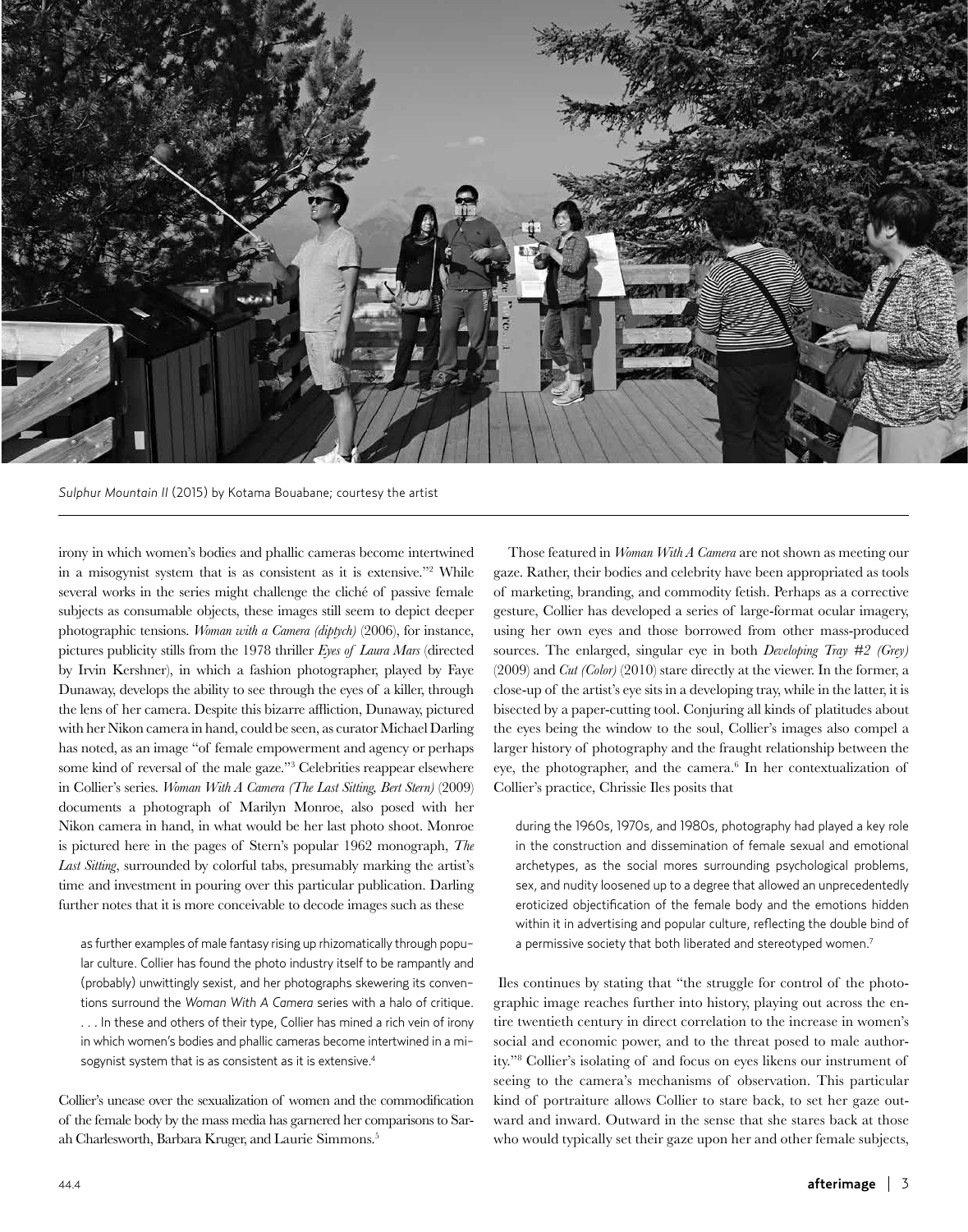## FEATURE

and inward, in that she examines the internal workings of the photography and advertising industry.

Similarly, Bouabane's recent project *We'll get there fast and then we'll take it slow* (2016) takes as its starting point a found image of two coconuts from a 1970s Kodak manual on color correction. The seductive image of the coconuts presented as drinking vessels recalls alluring advertisements for exclusive resorts or opulent travel destinations. Bouabane was immediately interested in the image as appearing to conflate the banality of the content found within typical technical photographic manuals and the exoticized use of coconuts to denote tropical and luxurious getaways. This initial interest generated a larger project in which Bouabane experiments with the coconut as material and as subject matter. In doing so, he implicates photography's complacency in the exoticization and commodification of the animate and inanimate subjects foregrounded by the camera's expansive reach.

Recalling the earliest of photographic experiments, such as those realized by Henry Fox Talbot or Anna Atkins, Bouabane's photograms render the coconut as an abstract, graphic object. For Bouabane's exhibition at Toronto's Gallery 44 Centre for Contemporary Photography, curated by Leila Timmins (which ran April 29–May 28, 2016), the photograms were paired with images made with a coconut pinhole camera and images produced by using coconut water in the analog developing process. But what separates this particular work from photography's earliest outputs appears to be the humorous undertones

*Woman With A Camera (Postcard, Verso Recto)* (2013) from the series *Woman With A Camera* (2006–present) by Anne Collier; courtesy the artist and Anton Kern Gallery, New York; Corvi-Mora, London; Marc Foxx Gallery, Los Angeles; The Modern Institute/Toby Webster Ltd., Glasgow; Galerie Neu, Berlin



that inform Bouabane's series. The negative image produced by the coconut photogram appears anamorphic and somewhat comical. The grid of images contains slight variations in gesture and mood that the coconut faces seem to emote. This kind of playful gesture is also at work in *Sulphur Mountain II* (2015). Taken in Canada while Bouabane was in residence at the Banff Centre for Arts and Creativity, the artist positions himself amid a group of tourists taking selfie-stick snapshots to document themselves within the surrounding scenery. Bouabane's prop selfie stick, however, is precariously balancing a coconut on its very tip. This particular image starts to move Bouabane's project away from a purely obsessive study of the coconut to a commentary on image production and circulation.

*Sulphur Mountain II* was accompanied by a small shelf on which Bouabane stacked a series of take-away postcards. The postcards picture the artist posing triumphantly with his coconut selfie stick amid the scenic panoramas of the Rocky Mountain range. This gesture seems to evoke all manner of photographic ephemera. Combining the portraiture of the carte-de-visite with the sublime landscape or ubiquitous travel images common in stereoscopic collections,<sup>9</sup> the small stack of images both enacts and critiques the instruments of historic and contemporary image circulation. These kinds of images were initially propelled by a collective urge to collect<sup>10—</sup>and, by extension, a shared impulse to possess a wider world of objects, people, and places. Further, "the cartede-visite is a particularly distinctive commodity form, because what is being exchanged is pictures of people. The person being photographed is turned into a thing, a picture, and then this thing is sold, exchanged and consumed."11 This kind of picturing of picture-taking offers a selfreflexive commentary that, like Collier's works, evokes the slippery power dynamics between those in front of and those behind the camera. Bouabane's selfie stick seems to ask us to consider what implications there might be for the mechanisms of image-construction when the photographer and subject are one and the same. Self-portraiture is not necessarily a new phenomenon, but it is certainly one that is increasingly common, and yet ceaselessly complicated. Several scholars have noted that the selfie taker has been codified not just as a psychological type but also as a physical manifestation of certain cultural prejudices.<sup>12</sup> As Bouabane noted in the panel discussion "To keep (something) in position: props in contemporary photography" held in May 2016 at the Gladstone Hotel in Toronto*, Sulphur Mountain II* problematizes the stereotype of the Asian photo-taking tourist.13 Folded into this image are the complicated layers in which representation is negotiated between viewer, maker, and subject.

Bouabane's project borrows its title from the 1988 Beach Boys' song *Kokomo*, which alludes to a fictional island off the Florida Keys. As Timmins notes,

the exhibition explores the construction of tropical non-places—ones that exist only in the North American middle-class imagination through numerous familiar tropes in travel photography. Just as Kokomo becomes a stand-in for all things exotic, images featuring palm trees, coconuts, or dewy cocktails conjure ideas of paradise, escape, leisure, and luxury.<sup>14</sup>

Bouabane emphasizes how the coconut has become an abbreviation for any number of "exotic" locales, and that our notions of place are often folded into such objects. His work seems to further point to the ways in which photography flattens our understanding of place by fo